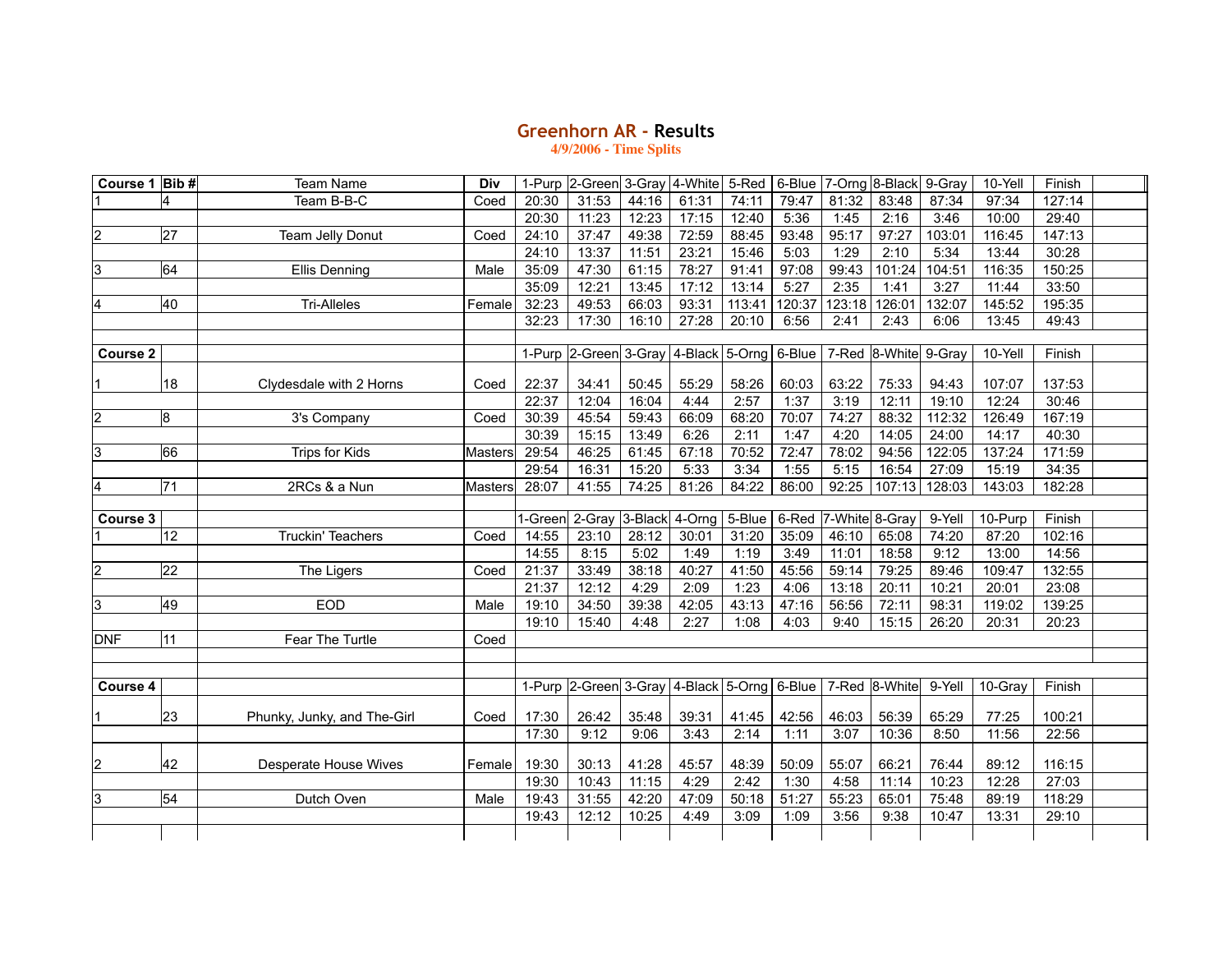| 4              | 19              | Lost. Really.                   | Coed           | 18:46           | 28:53                   | 40:12          | 54:04                        | 57:04  | 58:22                | 61:45                | 71:47           | 83:38           | 96:18                         | 123:00            |                  |
|----------------|-----------------|---------------------------------|----------------|-----------------|-------------------------|----------------|------------------------------|--------|----------------------|----------------------|-----------------|-----------------|-------------------------------|-------------------|------------------|
|                |                 |                                 |                | 18:46           | 10:07                   | 11:19          | 13:52                        | 3:00   | 1:18                 | 3:23                 | 10:02           | 11:51           | 12:40                         | 26:42             |                  |
| 5              | Ι1              | AMT                             | Coed           | 23:54           | 36:08                   | 49:02          | 53:04                        | 56:06  | 58:25                | 64:46                | 76:50           | 90:37           | 107:00                        | 137:11            |                  |
|                |                 |                                 |                | 23:54           | 12:14                   | 12:54          | 4:02                         | 3:02   | 2:19                 | 6:21                 | 12:04           | 13:47           | 16:23                         | 30:11             |                  |
| DQ             | 31              | Two Dicks and a Chic            | Coed           | 23:27           | 55:04                   | 67:08          | 71:12                        | 73:14  | 74:32                | 79:12                | 90:21           | 101:42          | 121:18                        | 154:07            |                  |
|                |                 |                                 |                | 23:27           | 31:37                   | 12:04          | 4:04                         | 2:02   | 1:18                 | 4:40                 | 11:09           | 11:21           | 19:36                         | 32:49             |                  |
|                |                 |                                 |                |                 |                         |                |                              |        |                      |                      |                 |                 |                               |                   |                  |
| Course 5       |                 |                                 |                |                 | 1-Green 2-Gray          |                | 3-Black 4-Orng               | 5-Blue |                      | 6-Red 7-White 8-Gray |                 | 9-Yell          | 10-Purp                       | 11-Yell           | Finish           |
|                | 25              | <b>Coolhand Luke</b>            | Coed           | 24:41           | 37:53                   | 46:10          | 49:26                        | 51:49  | 55:35                | 69:27                | 96:10           | 111:02          | 127:39                        | 142:30            | 183:09           |
|                |                 |                                 |                | 24:41           | 13:12                   | 8:17           | 3:16                         | 2:23   | 3:46                 | 13:52                | 26:43           | 14:52           | 16:37                         | 14:51             | 40:39            |
|                |                 |                                 |                |                 |                         |                |                              |        | 6-Blue               |                      |                 |                 |                               |                   |                  |
| Course 6       | $\overline{53}$ | <b>Three Nuts</b>               |                | 1-Purp<br>23:17 | 2-Green 3-Gray<br>47:32 |                | 4-Black 5-Orng               | 66:29  | 68:28                | 7-Red<br>72:50       | 8-Gray<br>85:34 | 9-Yell<br>95:59 | 10-White<br>106:13            | 11-Yell<br>117:19 | Finish<br>148:52 |
|                |                 |                                 | Male           | 23:17           | 24:15                   | 59:28<br>11:56 | 63:51<br>4:23                | 2:38   | 1:59                 | 4:22                 | 12:44           | 10:25           | 10:14                         | 11:06             | 31:33            |
| $\overline{c}$ | 45              | Come find us                    | Male           | 21:52           | 34:01                   | 46:35          | 52:01                        | 54:47  | 56:25                | 60:22                | 96:53           | 109:20          | 122:19                        | 135:55            | 166:19           |
|                |                 |                                 |                | 21:52           | 12:09                   | 12:34          | 5:26                         | 2:46   | 1:38                 | 3:57                 | 36:31           | 12:27           | 12:59                         | 13:36             | 30:24            |
|                |                 |                                 |                |                 |                         |                |                              |        |                      |                      |                 |                 |                               |                   |                  |
| Course 8       |                 |                                 |                | 1-Purp          | 2-Yell                  |                | 3-Gray 4-Black 5-Orng 6-Blue |        |                      |                      |                 |                 | 7-Red 8-White 9-Gray 10-Green | Finish            |                  |
|                |                 |                                 |                |                 |                         |                |                              |        |                      |                      |                 |                 |                               |                   |                  |
|                | 37              | Appetite for Destruction        | Coed           | 22:40           | 39:57                   | 47:01          | 52:20                        | 55:00  | 56:28                | 59:53                | 70:28           | 86:13           | 100:13                        | 114:39            |                  |
|                |                 |                                 |                | 22:40           | 17:17                   | 7:04           | 5:19                         | 2:40   | 1:28                 | 3:25                 | 10:35           | 15:45           | 14:00                         | 14:26             |                  |
| $\overline{c}$ | 59              | Knuckleheads                    | Male           | 18:29           | 36:20                   | 43:25          | 47:04                        | 49:53  | 51:24                | 55:12                | 67:44           | 85:18           | 99:52                         | 115:15            |                  |
|                |                 |                                 |                | 18:29           | 17:51                   | 7:05           | 3:39                         | 2:49   | 1:31                 | 3:48                 | 12:32           | 17:34           | 14:34                         | 15:23             |                  |
| 3              | 16              | Sha na na naaaa                 | Coed           | 25:20           | 46:51                   | 56:34          | 61:34                        | 64:26  | 66:03                | 70:31                | 83:26           | 105:54          | 123:12                        | 143:43            |                  |
|                |                 |                                 |                | 25:20           | 21:31                   | 9:43           | 5:00                         | 2:52   | 1:37                 | 4:28                 | 12:55           | 22:28           | 17:18                         | 20:31             |                  |
| Unofficial     | $\overline{21}$ | Kjuklingur                      | Coed           | 22:12           | 40:11                   | 47:39          | 52:47                        | 55:40  | 57:15                | 61:24                | 74:10           | 94:49           | 111:04                        | 127:24            |                  |
|                |                 |                                 |                | 22:12           | 17:59                   | 7:28           | 5:08                         | 2:53   | 1:35                 | 4:09                 | 12:46           | 20:39           | 16:15                         | 16:20             |                  |
|                |                 |                                 |                |                 |                         |                |                              |        |                      |                      |                 |                 |                               |                   |                  |
|                |                 |                                 |                | 1-Grav          | 2-Black 3-Orng          |                | 4-Blue                       |        | 5-Red 6-White 7-Gray |                      | 8-Yell          | 9-Green         |                               | Finish            |                  |
| Course 9       |                 |                                 |                |                 |                         |                |                              |        |                      |                      |                 |                 | 10-Purp                       |                   |                  |
|                | 48              | Brandon and 2 sacks of potatos  | Male           | 20:30           | 23:32                   | 24:46          | 26:00                        | 29:11  | 38:48                | 53:39                | 60:54           | 71:22           | 78:04                         | 93:07             |                  |
|                |                 |                                 |                | 20:30           | 3:02                    | 1:14           | 1:14                         | 3:11   | 9:37                 | 14:51                | 7:15            | 10:28           | 6:42                          | 15:03             |                  |
| $\overline{c}$ | 56              | VMI                             | Male           | 26:12           | 29:25                   | 31:03          | 32:05                        | 35:26  | 43:59                | 58:16                | 67:43           | 80:23           | 87:53                         | 105:57            |                  |
|                |                 |                                 |                | 26:12           | 3:13                    | 1:38           | 1:02                         | 3:21   | 8:33                 | 14:17                | 9:27            | 12:40           | 7:30                          | 18:04             |                  |
|                |                 |                                 |                |                 |                         |                |                              |        |                      |                      |                 |                 |                               |                   |                  |
| 3              | 17              | <b>Jackie Treehorn Presents</b> | Coed           | 26:09           | 29:34                   | 31:24          | 32:48                        | 36:36  | 47:19                | 64:59                | 74:41           | 87:17           | 94:39                         | 115:45            |                  |
|                |                 |                                 |                | 26:09           | 3:25                    | 1:50           | 1:24                         | 3:48   | 10:43                | 17:40                | 9:42            | 12:36           | 7:22                          | 21:06             |                  |
| 4              | 70              | Rex Kwan Do                     | <b>Masters</b> | 30:18           | 37:02                   | 39:56          | 41:44                        | 45:42  | 57:16                | 78:27                | 90:28           | 104:52          | 113:40                        | 135:04            |                  |
|                |                 |                                 |                | 30:18           | 6:44                    | 2:54           | 1:48                         | 3:58   | 11:34                | 21:11                | 12:01           | 14:24           | 8:48                          | 21:24             |                  |
|                |                 |                                 |                |                 |                         |                |                              |        |                      |                      |                 |                 |                               |                   |                  |
| Course 10      |                 |                                 |                | 1-Purp          | 2-Green                 | 3-Yell         | 4-Gray                       | 5-Orng | 6-Blue               | 7-Red                | 8-White         | 9-Black         | 10-Gray                       | Finish            |                  |
|                | 35              | Cube Jocky's                    | Coed           | 19:13           | 30:18                   | 43:38          | 50:35                        | 60:41  | 62:22                | 67:00                | 80:45           | 98:24           | 102:22                        | 130:51            |                  |
|                |                 |                                 |                |                 |                         |                |                              |        |                      |                      |                 |                 |                               |                   |                  |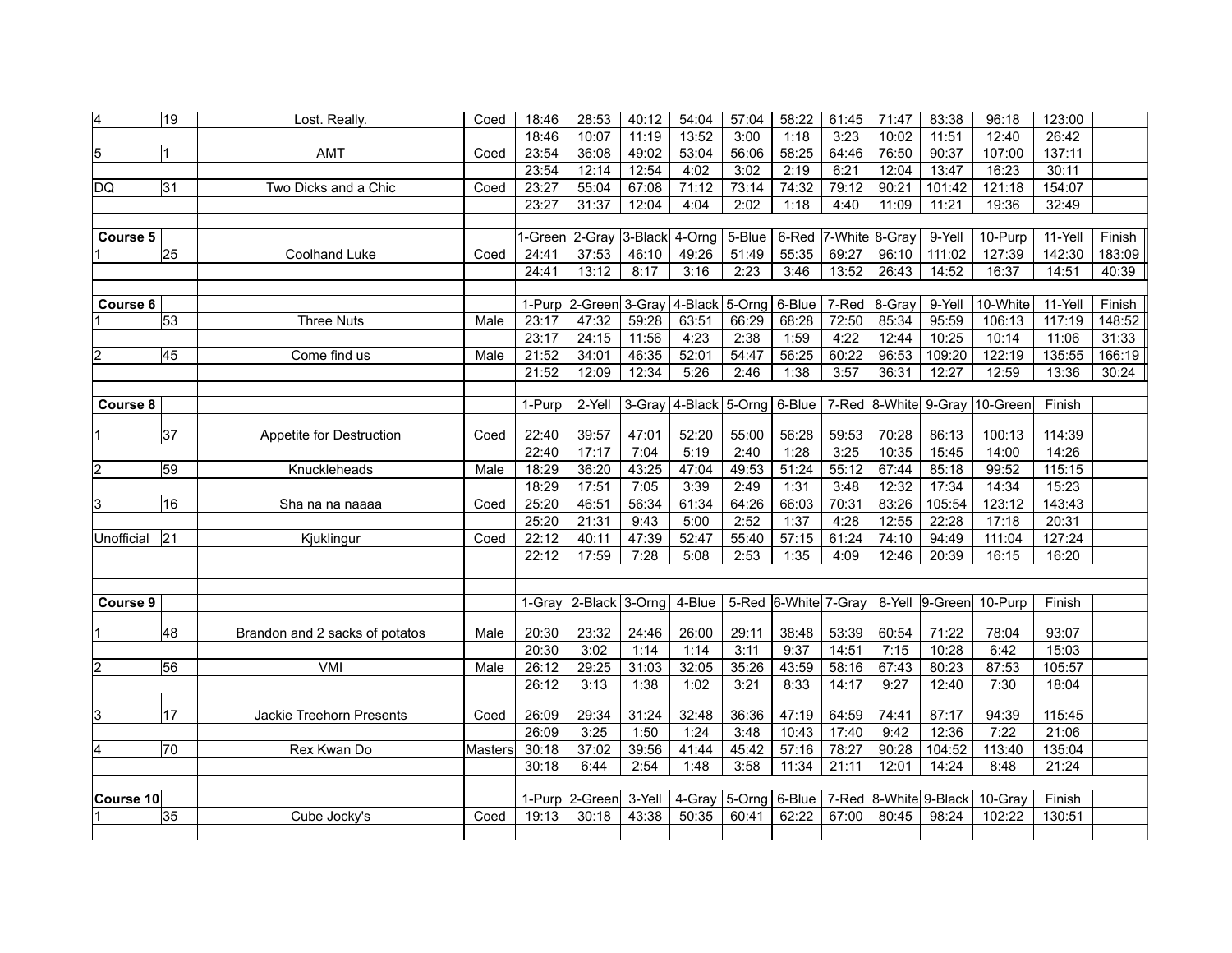|                  |    |                                            |                | 19:13           | 11:05                         | 13:20          | 6:57                    | 10:06                                | 1:41           | 4:38           | 13:45          | 17:39                                | 3:58             | 28:29            |        |
|------------------|----|--------------------------------------------|----------------|-----------------|-------------------------------|----------------|-------------------------|--------------------------------------|----------------|----------------|----------------|--------------------------------------|------------------|------------------|--------|
|                  |    |                                            |                |                 |                               |                |                         |                                      |                |                |                |                                      |                  |                  |        |
| Course 11        | 32 |                                            |                | 1-Purp          | 2-Green                       | 3-Yell         |                         | 4-Gray 5-White 6-Red                 |                |                |                | 7-Blue 8-Orng 9-Black                | 10-Gray          | Finish           |        |
|                  |    | <b>EKC</b>                                 | Coed           | 22:09<br>22:09  | 35:40<br>13:31                | 51:27<br>15:47 | 58:50<br>7:23           | 82:16<br>23:26                       | 98:25<br>16:09 | 103:29<br>5:04 | 107:00<br>3:31 | 109:00<br>2:00                       | 113:12<br>4:12   | 144:14<br>31:02  |        |
|                  |    |                                            |                |                 |                               |                |                         |                                      |                |                |                |                                      |                  |                  |        |
| $\overline{c}$   | 14 | <b>Wooly Lemur Assassins</b>               | Coed           | 25:25           | 38:03                         | 53:27          | 63:45                   | 83:32                                | 97:07          | 102:26         | 104:01         | 106:18                               | 109:45           | 145:06           |        |
|                  |    |                                            |                | 25:25           | 12:38                         | 15:24          | 10:18                   | 19:47                                | 13:35          | 5:19           | 1:35           | 2:17                                 | 3:27             | 35:21            |        |
|                  |    |                                            |                |                 |                               |                |                         |                                      |                |                |                |                                      |                  |                  |        |
| Course 12        |    |                                            |                | 1-Purp          | 2-Yell                        |                |                         | 3-Purp 4-Green 5-Gray 6-Black 7-Orng |                |                | 8-Blue         | 9-Red                                | 10-White         | 11-Gray          | Finish |
|                  | 69 | CDR                                        | <b>Masters</b> | 22:23           | 34:59                         | 48:02          | 59:10                   | 70:49                                | 77:16          | 80:09          | 81:45          | 86:23                                | 98:30            | 117:12           | 149:31 |
|                  |    |                                            |                | 22:23           | 12:36                         | 13:03          | 11:08                   | 11:39                                | 6:27           | 2:53           | 1:36           | 4:38                                 | 12:07            | 18:42            | 32:19  |
| $\overline{2}$   | 28 | Slow and Tired                             | Coed           | 20:13           | 34:08                         | 48:17          | 61:54                   | 73:01                                | 78:24          | 81:35          | 83:03          | 88:49                                | 100:26           | 120:22           | 151:18 |
|                  |    |                                            |                | 20:13           | 13:55                         | 14:09          | 13:37                   | 11:07                                | 5:23           | 3:11           | 1:28           | 5:46                                 | 11:37            | 19:56            | 30:56  |
|                  |    |                                            |                |                 |                               |                |                         |                                      |                |                |                |                                      |                  |                  |        |
| Course 13        |    |                                            |                |                 | 1-Purp 2-Green 3-Yell 4-White |                |                         |                                      | 5-Yell 6-Gray  |                |                | 7-Red $ 8$ -Blue $ 9$ -Orng          | 10-Black         | Finish           |        |
|                  |    |                                            |                |                 |                               |                |                         |                                      |                |                |                |                                      |                  |                  |        |
|                  | 43 | Three Amigas                               | Female         | 23:02           | 38:45                         | 54:57          | 67:21                   | 79:51                                | 91:52          | 108:39         | 113:15         | 116:59                               | 119:12           | 156:22           |        |
|                  |    |                                            |                | 23:02           | 15:43                         | 16:12          | 12:24                   | 12:30                                | 12:01          | 16:47          | 4:36           | 3:44                                 | 2:13             | 37:10            |        |
|                  |    |                                            |                |                 |                               |                |                         |                                      |                |                |                |                                      |                  |                  |        |
| <b>Course 14</b> |    |                                            |                | 1-Purp          | 2-Green                       | 3-Yell         | $\overline{4}$ -Gray    | 5-Black 6-Orng                       |                | 7-Blue         | 8-Red          | 9-White                              | 10-Gray          | Finish           |        |
|                  | 55 | <b>KBD-Mart</b>                            | Male           | 18:36           | 28:46                         | 40:18          | 48:08                   | 51:27                                | 53:38          | 55:15          | 58:50          | 68:51                                | 85:30            | 111:40           |        |
|                  |    |                                            |                | 18:36           | 10:10                         | 11:32          | 7:50                    | 3:19                                 | 2:11           | 1:37           | 3:35           | 10:01                                | 16:39            | 26:10            |        |
| 2                | 33 | Rule #76: No excuses. Play like a champion | Coed           | 19:33           | 30:23                         | 43:51          | 50:41                   | 56:38                                | 58:53          | 60:19          | 63:52          | 75:01                                | 92:09            | 118:17           |        |
|                  |    |                                            |                | 19:33           | 10:50                         | 13:28          | 6:50                    | 5:57                                 | 2:15           | 1:26           | 3:33           | 11:09                                | 17:08            | 26:08            |        |
|                  |    |                                            |                |                 |                               |                |                         |                                      |                |                |                |                                      |                  |                  |        |
| 3                | 44 | The Good, The Bad, and The Ugly            | Male           | 20:21           | 32:08                         | 44:51          | 54:04                   | 58:20                                | 61:06          | 62:41          | 66:32          | 77:27                                | 95:12            | 123:24           |        |
|                  |    |                                            |                | 20:21           | 11:47                         | 12:43          | 9:13                    | 4:16                                 | 2:46           | 1:35           | 3:51           | 10:55                                | 17:45            | 28:12            |        |
| 4                | 26 | Cherry Pie                                 | Coed           | 20:42           | 32:38                         | 45:42          | 55:49                   | 59:05                                | 61:44          | 63:16          | 66:30          | 76:53                                | 93:00            | 124:17           |        |
|                  |    |                                            |                | 20:42           | 11:56                         | 13:04          | 10:07                   | 3:16                                 | 2:39           | 1:32           | 3:14           | 10:23                                | 16:07            | 31:17            |        |
|                  |    |                                            |                |                 |                               |                |                         |                                      |                |                |                |                                      |                  |                  |        |
| Course 15        |    |                                            |                | 1-Yell          | 2-Gray 3-White 4-Red          |                |                         |                                      |                |                |                | 5-Blue 6-Orng 7-Black 8-Gray 9-Green | 10-Purp          | Finish           |        |
|                  |    |                                            |                |                 |                               |                |                         |                                      |                |                |                |                                      |                  |                  |        |
|                  | 57 | Oops, I crapped my pants                   | Male           | 27:43           | 33:59                         | 50:09          | 61:31                   | 65:19                                | 66:38          | 69:05          | 72:18          | 86:16                                | 95:22            | 114:51           |        |
|                  |    |                                            |                | 27:43           | 6:16                          | 16:10          | 11:22                   | 3:48                                 | 1:19           | 2:27           | 3:13           | 13:58                                | 9:06             | 19:29            |        |
| $\overline{c}$   | 47 | <b>Team Madcow</b>                         | Male           | 69:58           | 78:38                         | 97:19          | 113:52                  | 118:05                               | 119:15         | 120:41         | 126:07         | 144:30                               | 154:27           | 181:26           |        |
|                  |    |                                            |                |                 |                               |                |                         |                                      |                |                |                |                                      |                  |                  |        |
| Course 16        | 63 | <b>Three Blind Moose</b>                   | Male           | 1-Yell<br>25:08 | 2-Gray<br>31:56               | 36:20          | 3-Black 4-Orng<br>38:15 | 5-Blue<br>39:30                      | 6-Red<br>43:03 | 52:54          | 68:08          | 7-White 8-Gray 9-Green<br>83:15      | 10-Purp<br>90:21 | Finish<br>108:38 |        |
|                  |    |                                            |                |                 | 6:48                          | 4:24           | 1:55                    | 1:15                                 | 3:33           | 9:51           | 15:14          | 15:07                                | 7:06             | 18:17            |        |
| $\overline{2}$   | 39 | <b>Team Best Buns</b>                      | Female         | 25:08<br>31:33  | 39:34                         | 45:36          | 47:51                   | 49:29                                | 53:35          | 64:55          | 82:30          | 97:12                                | 106:49           | 129:13           |        |
|                  |    |                                            |                | 31:33           |                               | 6:02           | 2:15                    | 1:38                                 |                |                | 17:35          | 14:42                                | 9:37             | 22:24            |        |
|                  |    |                                            |                |                 | 8:01                          |                |                         |                                      | 4:06           | 11:20          |                |                                      |                  |                  |        |
|                  |    |                                            |                |                 | Τ                             |                |                         |                                      |                |                |                |                                      |                  |                  |        |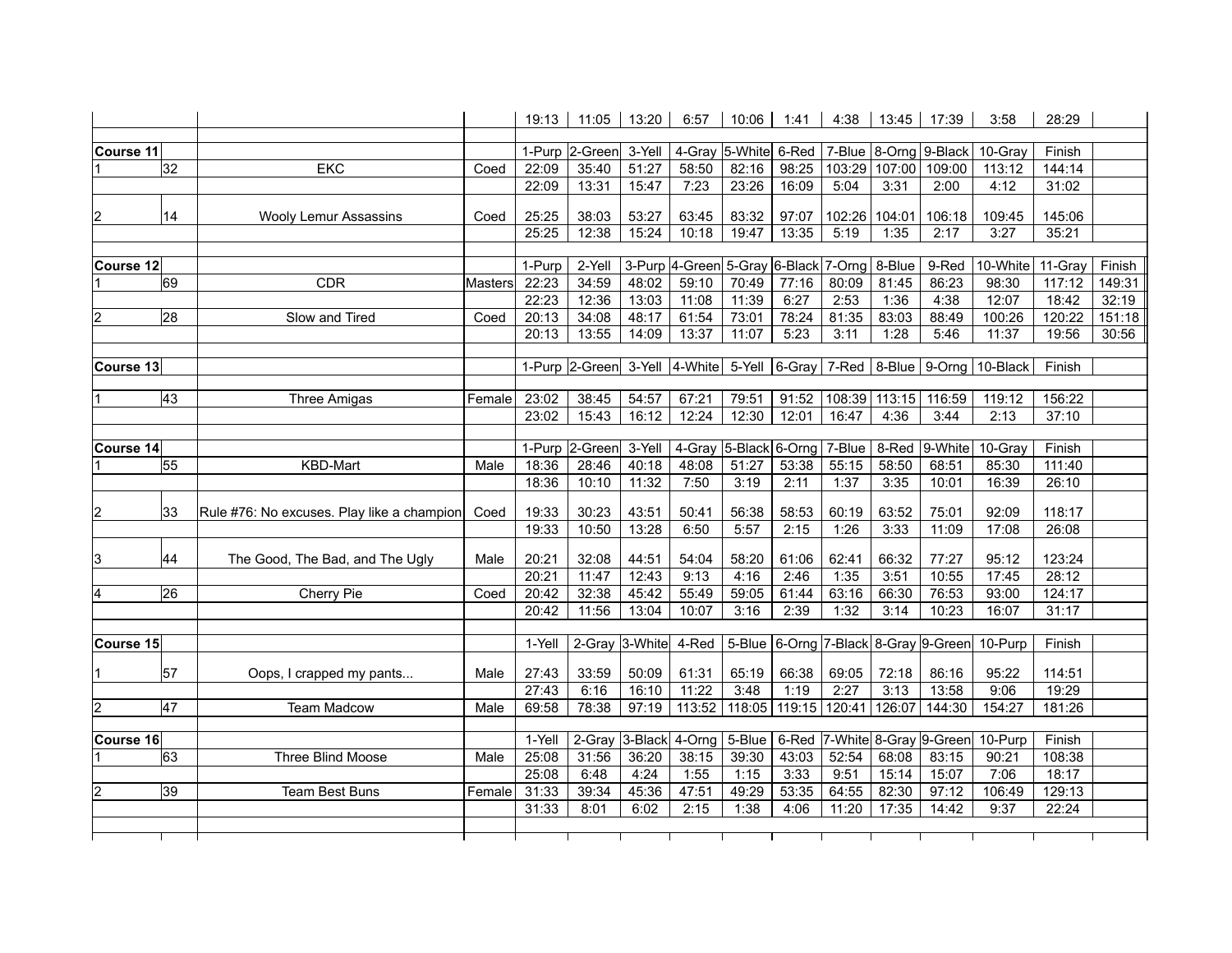| Course 17        |                |                                 |                |                 |                 |         | 1-Gray   2-White   3-Red   4-Blue   5-Orng   6-Black   7-Gray   8-Yell   9-Green |        |                                        |                |       |                  | 10-Purp  | Finish            |                  |
|------------------|----------------|---------------------------------|----------------|-----------------|-----------------|---------|----------------------------------------------------------------------------------|--------|----------------------------------------|----------------|-------|------------------|----------|-------------------|------------------|
|                  | 51             | <b>Team JAM</b>                 | Male           | 31:29           | 50:52           | 65:42   | 69:46                                                                            | 72:19  | 76:32                                  | 80:47          | 91:27 | 106:14           | 115:52   | 139:58            |                  |
|                  |                |                                 |                | 31:29           | 19:23           | 14:50   | 4:04                                                                             | 2:33   | 4:13                                   | 4:15           | 10:40 | 14:47            | 9:38     | 24:06             |                  |
| $\overline{2}$   | 65             | Cancian/Asmuth                  | <b>Masters</b> | 30:28           | 52:13           | 65:45   | 70:14                                                                            | 72:11  | 76:12                                  | 80:37          | 92:34 | 108:15           | 118:23   | 141:47            |                  |
|                  |                |                                 |                | 30:28           | 21:45           | 13:32   | 4:29                                                                             | 1:57   | 4:01                                   | 4:25           | 11:57 | 15:41            | 10:08    | 23:24             |                  |
| 3                | 36             | Driftage                        | Coed           | 35:45           | 54:23           | 69:23   | 74:14                                                                            | 76:47  | 79:41                                  | 83:40          | 99:15 | 115:13           | 125:46   | 150:43            |                  |
|                  |                |                                 |                | 35:45           | 18:38           | 15:00   | 4:51                                                                             | 2:33   | 2:54                                   | 3:59           | 15:35 | 15:58            | 10:33    | 24:57             |                  |
|                  |                |                                 |                |                 |                 |         |                                                                                  |        |                                        |                |       |                  |          |                   |                  |
| <b>Course 18</b> |                |                                 |                |                 | -Green 2-Purp   | 3-Yell  | 4-White                                                                          |        | 5-Red   6-Blue   7-Orng 8-Black 9-Gray |                |       |                  | 10-Purp  | Finish            |                  |
|                  | 46             | Burke-McLaughlin-Mastran        | Male           | 18:25           | 26:08           | 37:22   | 46:27                                                                            | 57:19  | 61:04                                  | 62:39          | 64:04 | 67:30            | 92:37    | 110:57            |                  |
|                  |                |                                 |                | 18:25           | 7:43            | 11:14   | 9:05                                                                             | 10:52  | 3:45                                   | 1:35           | 1:25  | 3:26             | 25:07    | 18:20             |                  |
| $\overline{c}$   | 5              | Three Blind Mice                | Coed           | 20:49           | 29:08           | 41:49   | 51:39                                                                            | 64:18  | 68:25                                  | 70:26          | 72:56 | 77:10            | 105:40   | 125:35            |                  |
|                  |                |                                 |                | 20:49           | 8:19            | 12:41   | 9:50                                                                             | 12:39  | 4:07                                   | 2:01           | 2:30  | 4:14             | 28:30    | 19:55             |                  |
| 3                | 62             | Wandering Jumbos                | Male           | 18:29           | 27:29           | 42:12   | 51:45                                                                            | 64:02  | 68:18                                  | 69:30          | 71:04 | 74:39            | 104:21   | 125:53            |                  |
|                  |                |                                 |                | 18:29           | 9:00            | 14:43   | 9:33                                                                             | 12:17  | 4:16                                   | 1:12           | 1:34  | 3:35             | 29:42    | 21:32             |                  |
| 4                | 10             | Slower Than We Look             | Coed           | 21:17           | 30:18           | 43:45   | 53:02                                                                            | 65:27  | 69:26                                  | 71:44          | 74:25 | 78:14            | 107:14   | 127:33            |                  |
|                  |                |                                 |                | 21:17           | 9:01            | 13:27   | 9:17                                                                             | 12:25  | 3:59                                   | 2:18           | 2:41  | 3:49             | 29:00    | 20:19             |                  |
| 5                | 61             | Venture Quest Rejects           | Male           | 19:43           | 28:26           | 42:48   | 52:51                                                                            | 65:05  | 69:04                                  | 70:46          | 74:01 | 90:33            | 122:12   | 141:59            |                  |
|                  |                |                                 |                | 19:43           | 8:43            | 14:22   | 10:03                                                                            | 12:14  | 3:59                                   | 1:42           | 3:15  | 16:32            | 31:39    | 19:47             |                  |
| <b>Course 19</b> |                |                                 |                | -Green          | 2-Gray          | 3-White | 4-Red                                                                            | 5-Blue | 6-Orng                                 | 7-Black 8-Gray |       | 9-Yell           | 10-Purp  | Finish            |                  |
|                  | $\overline{2}$ | Air Ground Ether                | Coed           | 16:15           | 25:59           | 40:50   | 52:07                                                                            | 55:46  | 57:10                                  | 58:52          | 62:17 | 71:16            | 85:56    | 103:05            |                  |
|                  |                |                                 |                | 16:15           | 9:44            | 14:51   | 11:17                                                                            | 3:39   | 1:24                                   | 1:42           | 3:25  | 8:59             | 14:40    | 17:09             |                  |
| 2                | 6              | Consider it Brought-en          | Coed           | 17:38           | 27:45           | 44:41   | 55:20                                                                            | 58:53  | 60:13                                  | 61:46          | 65:11 | 73:13            | 87:15    | 103:56            |                  |
|                  |                |                                 |                | 17:38           | 10:07           | 16:56   | 10:39                                                                            | 3:33   | 1:20                                   | 1:33           | 3:25  | 8:02             | 14:02    | 16:41             |                  |
| 3                | 15             | Mayhem                          | Coed           | 20:01           | 30:30           | 46:01   | 56:10                                                                            | 60:23  | 62:08                                  | 63:24          | 66:43 | 76:24            | 92:58    | 112:51            |                  |
|                  |                |                                 |                | 20:01           | 10:29           | 15:31   | 10:09                                                                            | 4:13   | 1:45                                   | 1:16           | 3:19  | 9:41             | 16:34    | 19:53             |                  |
| $\overline{4}$   | 52             | Agua Caliente                   | Male           | 18:19           | 30:08           | 47:26   | 59:01                                                                            | 63:07  | 65:00                                  | 67:07          | 70:26 | 78:54            | 94:29    | 114:05            |                  |
|                  |                |                                 |                | 18:19           | 11:49           | 17:18   | 11:35                                                                            | 4:06   | 1:53                                   | 2:07           | 3:19  | 8:28             | 15:35    | 19:36             |                  |
| 5                | 9              | Team Tut                        | Coed           | 20:04           | 31:24           | 46:43   | 58:41                                                                            | 62:27  | 63:34                                  | 64:58          | 68:12 | 77:08            | 95:13    | 114:52            |                  |
|                  |                |                                 |                | 20:04           | 11:20           | 15:19   | 11:58                                                                            | 3:46   | 1:07                                   | 1:24           | 3:14  | 8:56             | 18:05    | 19:39             |                  |
| 6                | 58             | Misguided                       | Male           | 17:00           | 26:47           | 45:30   | 58:33                                                                            | 62:35  | 64:11                                  | 65:45          | 69:36 | 79:41            | 95:54    | 117:23            |                  |
|                  |                |                                 |                | 17:00           | 9:47            | 18:43   | 13:03                                                                            | 4:02   | 1:36                                   | 1:34           | 3:51  | 10:05            | 16:13    | 21:29             |                  |
| 7                | 13             | <b>Directionally Challenged</b> | Coed           | 20:54           | 31:31           | 51:14   | 63:59                                                                            | 68:50  | 70:22                                  | 72:43          | 77:00 | 90:13            | 107:36   | 129:04            |                  |
|                  |                |                                 |                | 20:54           | 10:37           | 19:43   | 12:45                                                                            | 4:51   | 1:32                                   | 2:21           | 4:17  | 13:13            | 17:23    | 21:28             |                  |
| 8                | 72             | Old Farts                       | <b>Masters</b> | 20:34           | 31:51           | 53:25   | 69:39                                                                            | 74:05  | 75:56                                  | 78:33          | 84:04 | 96:30            | 114:38   | 140:27            |                  |
|                  |                |                                 |                | 20:34           | 11:17           | 21:34   | 16:14                                                                            | 4:26   | 1:51                                   | 2:37           | 5:31  | 12:26            | 18:08    | 25:49             |                  |
|                  |                |                                 |                |                 |                 |         | 3-Purp 4-Green 5-Gray 6-White 7-Red 8-Blue                                       |        |                                        |                |       |                  |          |                   |                  |
| <b>Course 20</b> | 41             | We Think We Can, We Think       | Female         | 1-Purp<br>26:16 | 2-Yell<br>43:30 | 58:18   | 71:07                                                                            |        | 85:25   104:28   118:44   123:58       |                |       | 9-Orng<br>126:28 | 10-Black | 11-Gray<br>132:20 | Finish<br>165:51 |
|                  |                |                                 |                |                 |                 |         |                                                                                  |        |                                        |                |       |                  | 128:36   |                   |                  |